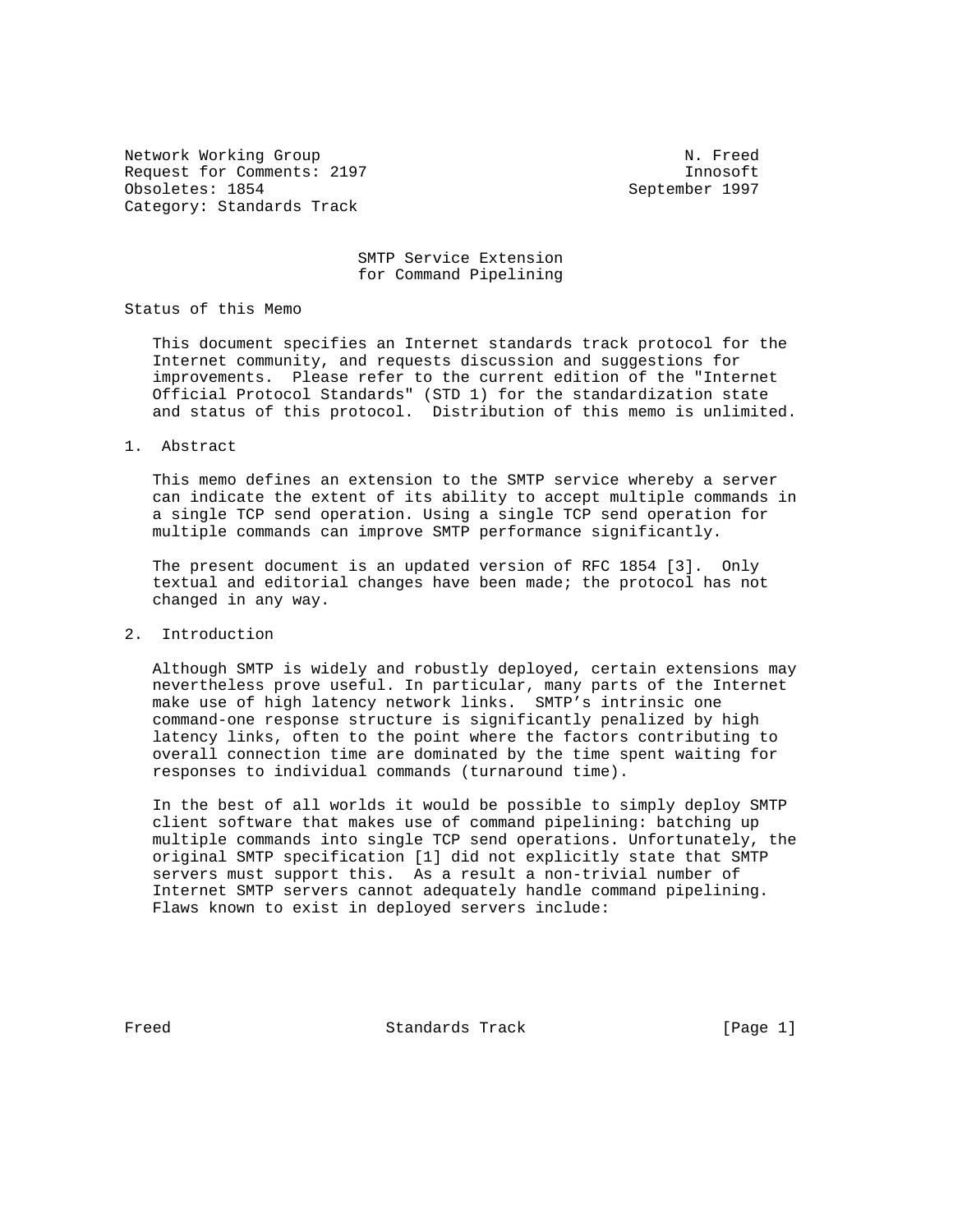- (1) Connection handoff and buffer flushes in the middle of the SMTP dialogue. Creation of server processes for incoming SMTP connections is a useful, obvious, and harmless implementation technique. However, some SMTP servers defer process forking and connection handoff until some intermediate point in the SMTP dialogue. When this is done material read from the TCP connection and kept in process buffers can be lost.
- (2) Flushing the TCP input buffer when an SMTP command fails. SMTP commands often fail but there is no reason to flush the TCP input buffer when this happens. Nevertheless, some SMTP servers do this.
- (3) Improper processing and promulgation of SMTP command failures. For example, some SMTP servers will refuse to accept a DATA command if the last RCPT TO command fails, paying no attention to the success or failure of prior RCPT TO command results. Other servers will accept a DATA command even when all previous RCPT TO commands have failed. Although it is possible to accommodate this sort of behavior in a client that employs command pipelining, it does complicate the construction of the client unnecessarily.

 This memo uses the mechanism described in [2] to define an extension to the SMTP service whereby an SMTP server can declare that it is capable of handling pipelined commands. The SMTP client can then check for this declaration and use pipelining only when the server declares itself capable of handling it.

2.1. Requirements notation

 This document occasionally uses terms that appear in capital letters. When the terms "MUST", "SHOULD", "MUST NOT", "SHOULD NOT", and "MAY" appear capitalized, they are being used to indicate particular requirements of this specification. A discussion of the meanings of these terms appears in RFC 2119 [4].

3. Framework for the Command Pipelining Extension

The Command Pipelining extension is defined as follows:

- (1) the name of the SMTP service extension is Pipelining;
- (2) the EHLO keyword value associated with the extension is PIPELINING;

Freed Standards Track [Page 2]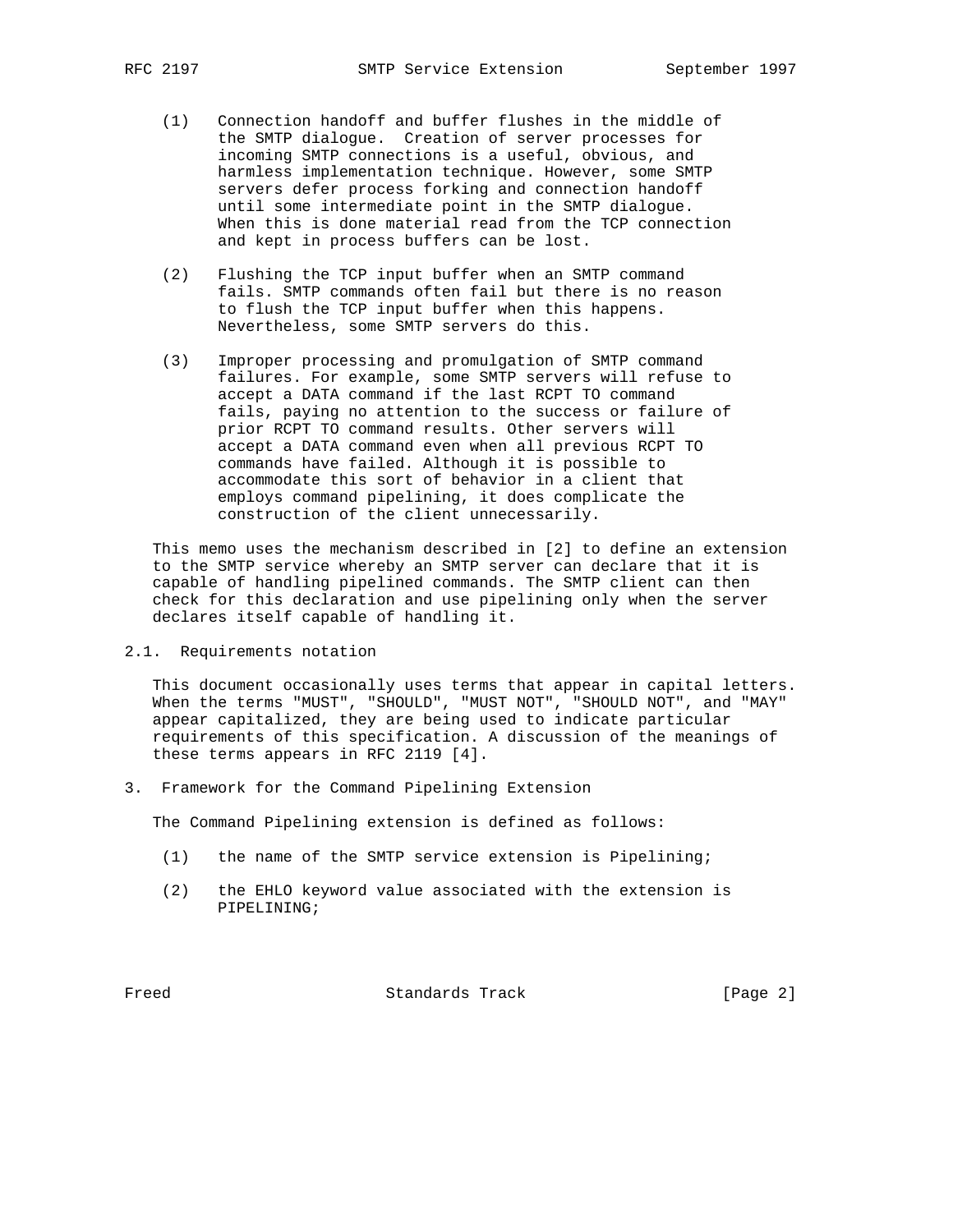- (3) no parameter is used with the PIPELINING EHLO keyword;
- (4) no additional parameters are added to either the MAIL FROM or RCPT TO commands.
- (5) no additional SMTP verbs are defined by this extension; and,
- (6) the next section specifies how support for the extension affects the behavior of a server and client SMTP.
- 4. The Pipelining Service Extension

 When a client SMTP wishes to employ command pipelining, it first issues the EHLO command to the server SMTP. If the server SMTP responds with code 250 to the EHLO command, and the response includes the EHLO keyword value PIPELINING, then the server SMTP has indicated that it can accommodate SMTP command pipelining.

4.1. Client use of pipelining

 Once the client SMTP has confirmed that support exists for the pipelining extension, the client SMTP may then elect to transmit groups of SMTP commands in batches without waiting for a response to each individual command. In particular, the commands RSET, MAIL FROM, SEND FROM, SOML FROM, SAML FROM, and RCPT TO can all appear anywhere in a pipelined command group. The EHLO, DATA, VRFY, EXPN, TURN, QUIT, and NOOP commands can only appear as the last command in a group since their success or failure produces a change of state which the client SMTP must accommodate. (NOOP is included in this group so it can be used as a synchronization point.)

 Additional commands added by other SMTP extensions may only appear as the last command in a group unless otherwise specified by the extensions that define the commands.

 The actual transfer of message content is explicitly allowed to be the first "command" in a group. That is, a RSET/MAIL FROM sequence used to initiate a new message transaction can be placed in the same group as the final transfer of the headers and body of the previous message.

 Client SMTP implementations that employ pipelining MUST check ALL statuses associated with each command in a group. For example, if none of the RCPT TO recipient addresses were accepted the client must

Freed Standards Track [Page 3]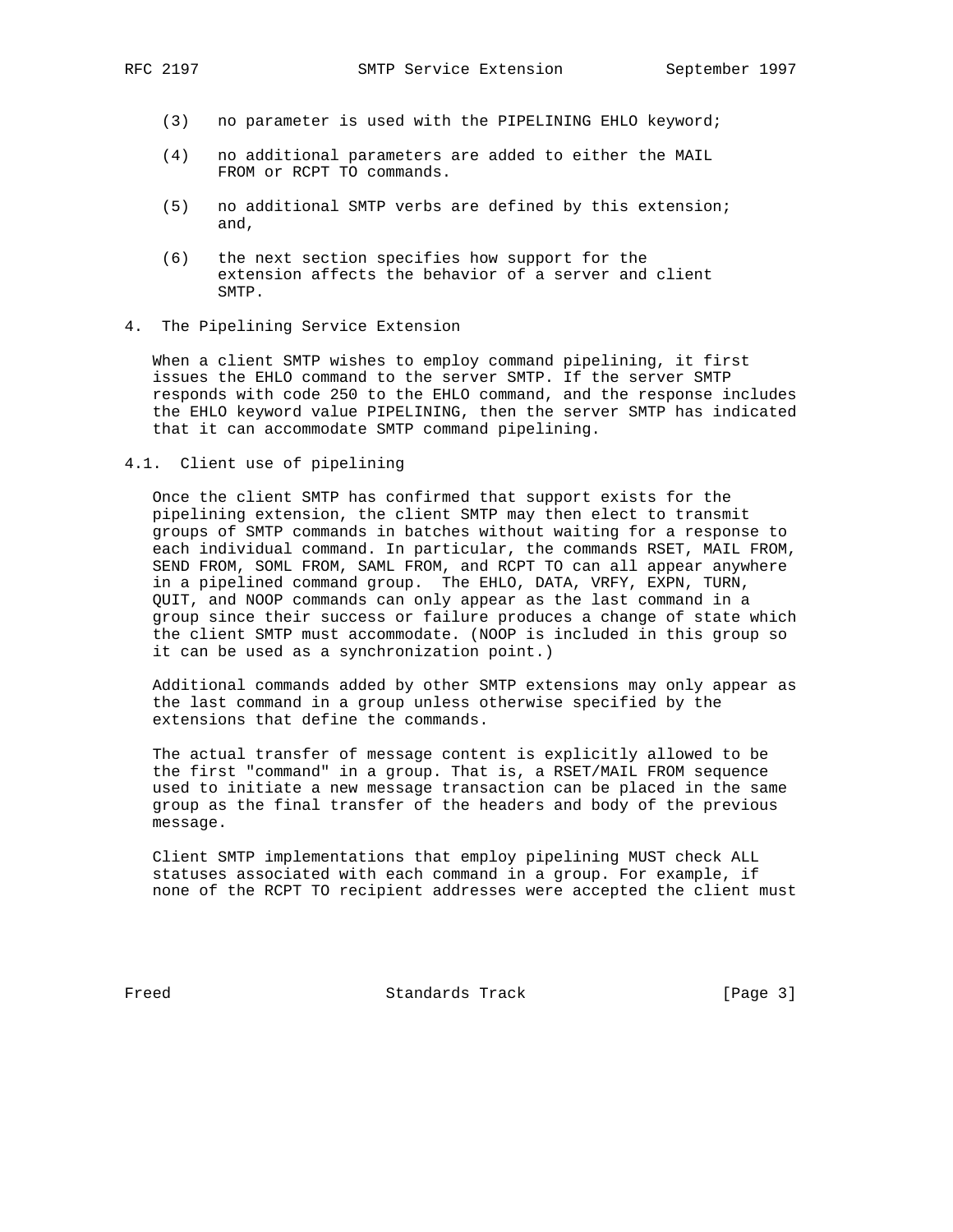then check the response to the DATA command -- the client cannot assume that the DATA command will be rejected just because none of the RCPT TO commands worked. If the DATA command was properly rejected the client SMTP can just issue RSET, but if the DATA command was accepted the client SMTP should send a single dot.

 Command statuses MUST be coordinated with responses by counting each separate response and correlating that count with the number of commands known to have been issued. Multiline responses MUST be supported. Matching on the basis of either the error code value or associated text is expressly forbidden.

 Client SMTP implementations MAY elect to operate in a nonblocking fashion, processing server responses immediately upon receipt, even if there is still data pending transmission from the client's previous TCP send operation. If nonblocking operation is not supported, however, client SMTP implementations MUST also check the TCP window size and make sure that each group of commands fits entirely within the window. The window size is usually, but not always, 4K octets. Failure to perform this check can lead to deadlock conditions.

 Clients MUST NOT confuse responses to multiple commands with multiline responses. Each command requires one or more lines of response, the last line not containing a dash between the response code and the response string.

4.2. Server support of pipelining

A server SMTP implementation that offers the pipelining extension:

- (1) MUST NOT flush or otherwise lose the contents of the TCP input buffer under any circumstances whatsoever.
- (2) SHOULD issue a positive response to the DATA command if and only if one or more valid RCPT TO addresses have been previously received.
- (3) MUST NOT, after issuing a positive response to a DATA command with no valid recipients and subsequently receiving an empty message, send any message whatsoever to anybody.
- (4) SHOULD elect to store responses to grouped RSET, MAIL FROM, SEND FROM, SOML FROM, SAML FROM, and RCPT TO commands in an internal buffer so they can sent as a unit.

Freed Standards Track [Page 4]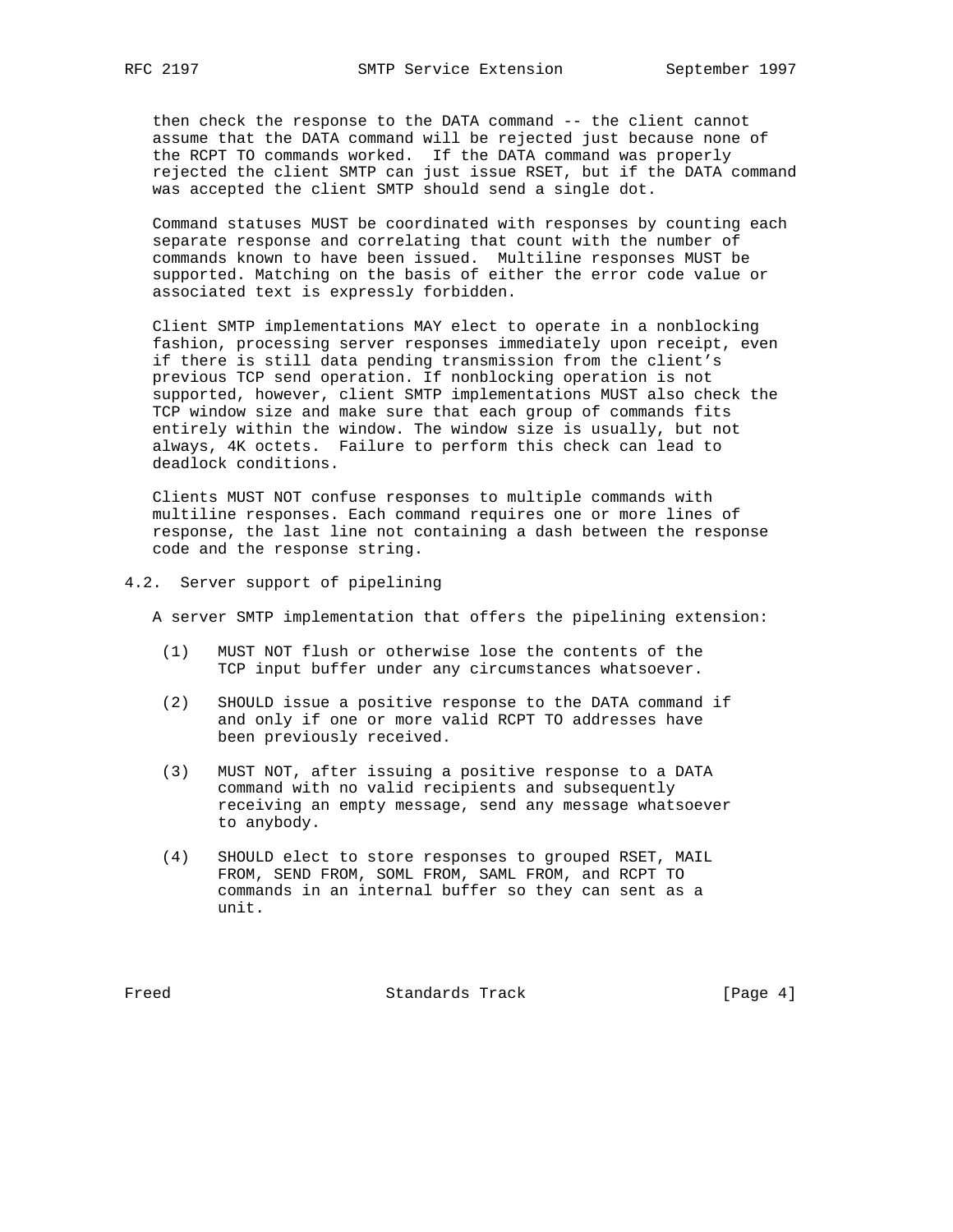- (5) MUST NOT buffer responses to EHLO, DATA, VRFY, EXPN, TURN, QUIT, and NOOP.
- (6) MUST NOT buffer responses to unrecognized commands.
- (7) MUST send all pending responses immediately whenever the local TCP input buffer is emptied.
- (8) MUST NOT make assumptions about commands that are yet to be received.
- (9) SHOULD issue response text that indicates, either implicitly or explicitly, what command the response matches.

 The overriding intent of these server requirements is to make it as easy as possible for servers to conform to these pipelining extensions.

5. Examples

Consider the following SMTP dialogue that does not use pipelining:

 S: <wait for open connection> C: <open connection to server> S: 220 innosoft.com SMTP service ready C: HELO dbc.mtview.ca.us S: 250 innosoft.com C: MAIL FROM:<mrose@dbc.mtview.ca.us> S: 250 sender <mrose@dbc.mtview.ca.us> OK C: RCPT TO:<ned@innosoft.com> S: 250 recipient <ned@innosoft.com> OK C: RCPT TO:<dan@innosoft.com> S: 250 recipient <dan@innosoft.com> OK C: RCPT TO:<kvc@innosoft.com> S: 250 recipient <kvc@innosoft.com> OK C: DATA S: 354 enter mail, end with line containing only "." ...  $C:$  . S: 250 message sent C: QUIT S: 221 goodbye

Freed Standards Track [Page 5]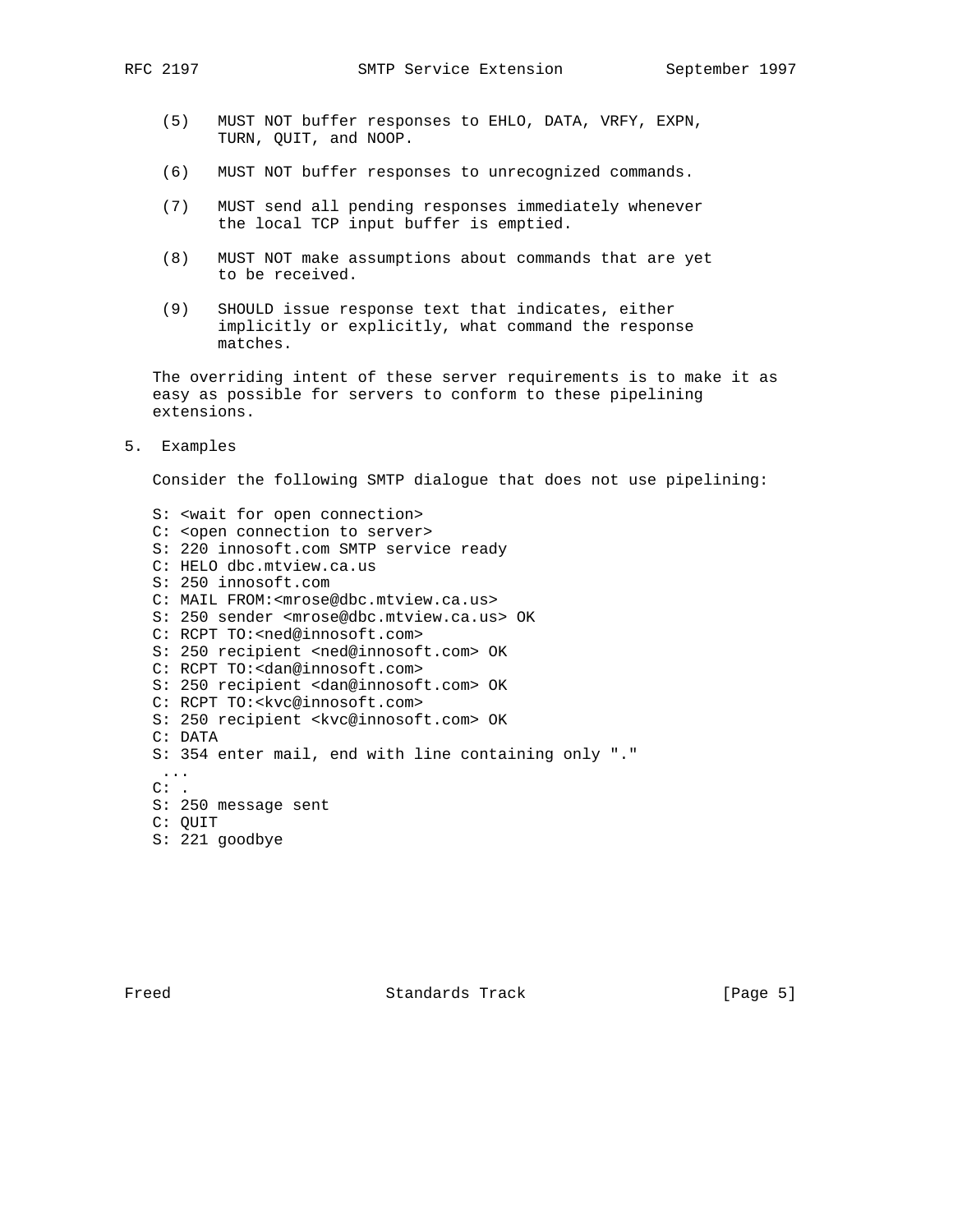The client waits for a server response a total of 9 times in this simple example. But if pipelining is employed the following dialogue is possible: S: <wait for open connection> C: <open connection to server> S: 220 innosoft.com SMTP service ready C: EHLO dbc.mtview.ca.us S: 250-innosoft.com S: 250 PIPELINING C: MAIL FROM:<mrose@dbc.mtview.ca.us> C: RCPT TO:<ned@innosoft.com> C: RCPT TO:<dan@innosoft.com> C: RCPT TO:<kvc@innosoft.com> C: DATA S: 250 sender <mrose@dbc.mtview.ca.us> OK S: 250 recipient <ned@innosoft.com> OK S: 250 recipient <dan@innosoft.com> OK S: 250 recipient <kvc@innosoft.com> OK

 S: 354 enter mail, end with line containing only "." ...  $C:$  .

 C: QUIT S: 250 message sent S: 221 goodbye

The total number of turnarounds has been reduced from 9 to 4.

 The next example illustrates one possible form of behavior when pipelining is used and all recipients are rejected:

 S: <wait for open connection> C: <open connection to server> S: 220 innosoft.com SMTP service ready C: EHLO dbc.mtview.ca.us S: 250-innosoft.com S: 250 PIPELINING C: MAIL FROM:<mrose@dbc.mtview.ca.us> C: RCPT TO:<nsb@thumper.bellcore.com> C: RCPT TO:<galvin@tis.com> C: DATA S: 250 sender <mrose@dbc.mtview.ca.us> OK S: 550 remote mail to <nsb@thumper.bellore.com> not allowed S: 550 remote mail to <galvin@tis.com> not allowed S: 554 no valid recipients given C: QUIT S: 221 goodbye

Freed Standards Track [Page 6]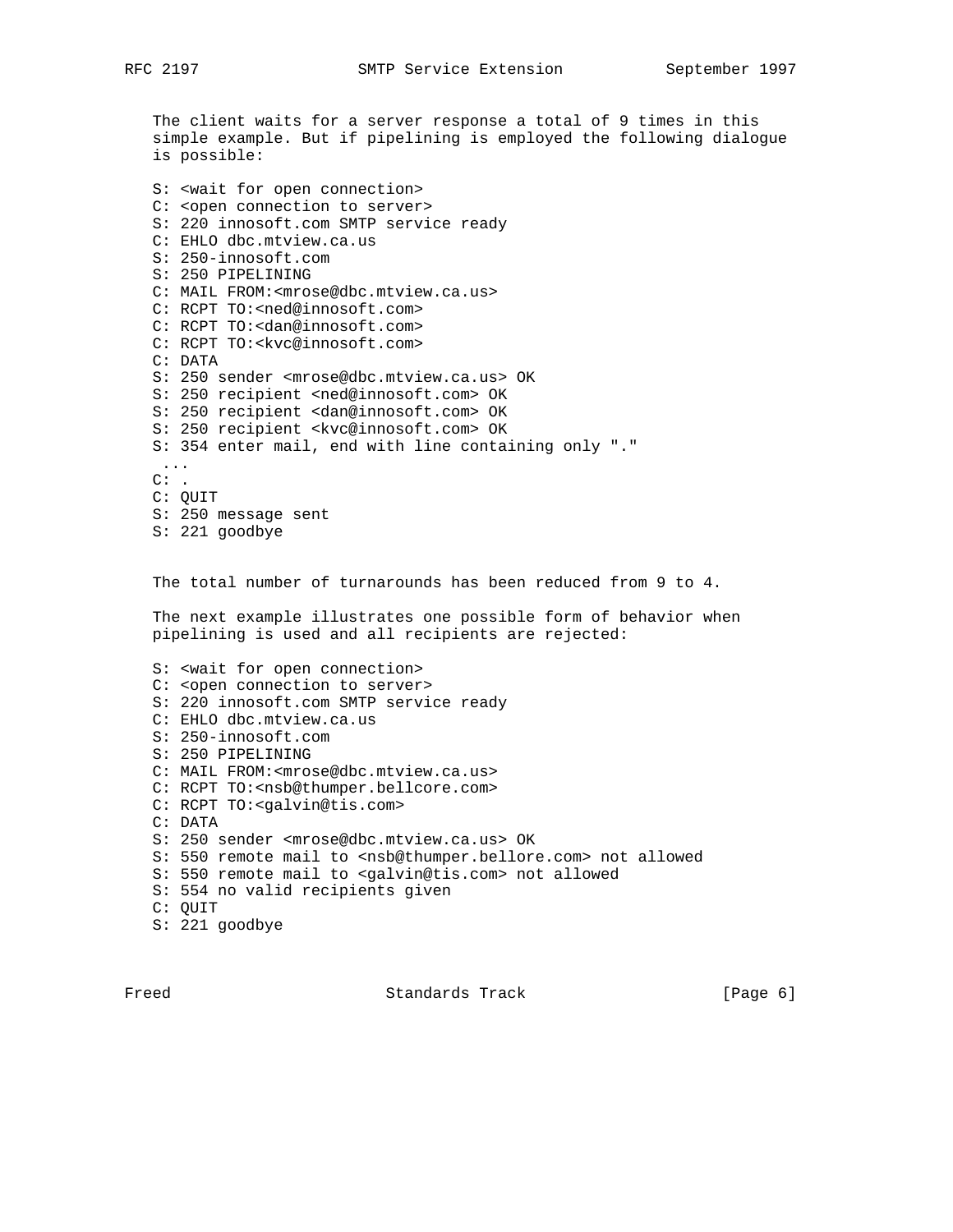The client SMTP waits for the server 4 times here as well. If the server SMTP does not check for at least one valid recipient prior to accepting the DATA command, the following dialogue would result:

- S: <wait for open connection> C: <open connection to server> S: 220 innosoft.com SMTP service ready C: EHLO dbc.mtview.ca.us S: 250-innosoft.com S: 250 PIPELINING C: MAIL FROM:<mrose@dbc.mtview.ca.us> C: RCPT TO:<nsb@thumper.bellcore.com> C: RCPT TO:<galvin@tis.com> C: DATA S: 250 sender <mrose@dbc.mtview.ca.us> OK S: 550 remote mail to <nsb@thumper.bellore.com> not allowed S: 550 remote mail to <galvin@tis.com> not allowed S: 354 enter mail, end with line containing only "."  $C:$  . C: QUIT S: 554 no valid recipients S: 221 goodbye
- 6. Security Considerations

 This document does not discuss security issues and is not believed to raise any security issues not endemic in electronic mail and present in fully conforming implementations of [1].

7. Acknowledgements

 This document is based on the SMTP service extension model presented in RFC 1425. Marshall Rose's description of SMTP command pipelining in his book "The Internet Message" also served as a source of inspiration for this extension.

- 8. References
	- [1] Postel, J., "Simple Mail Transfer Protocol", STD 10, RFC 821, August 1982.
	- [2] Klensin, J., Freed, N., Rose, M., Stefferud, E., and D. Crocker, "SMTP Service Extensions", RFC 1869, November 1995.
	- [3] Freed, N., "SMTP Service Extension for Command Pipelining", RFC 1854, October 1995.

Freed Standards Track [Page 7]